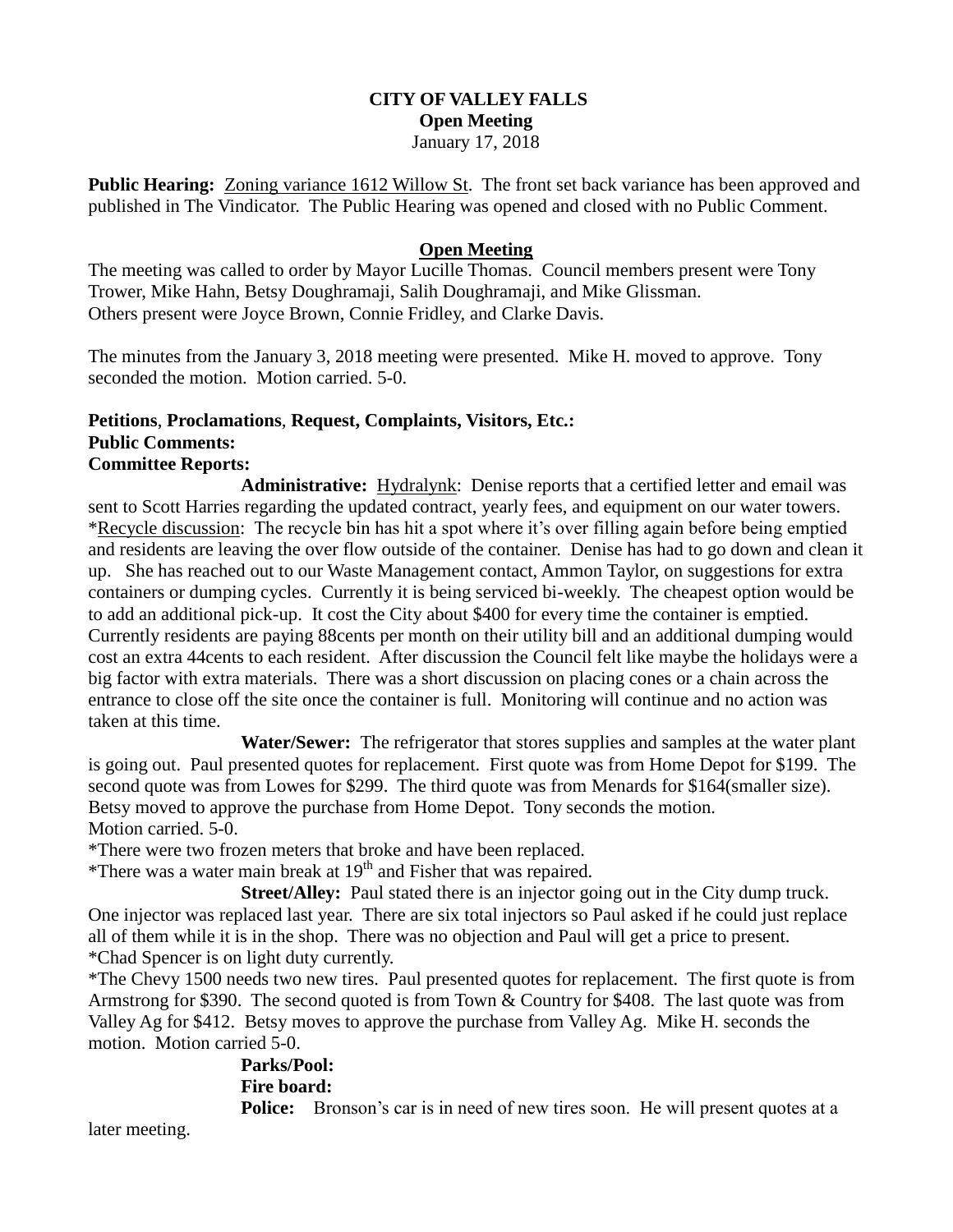\*The floor was turned over to Tony as a member of the police committee. He read a report written by Officer Jim Varner concerning a discussion/complaint that Council man Mike Glissman was involved in at Petro. The topic of the reported conversation involved a traffic stop that Officer Travis Courter previously made. Tony requests an executive session after the meeting to discuss matters of non-elected personnel.

# **Health Code: VFEDC: Swimming Pool:**

**Old Business:** Code Enforcement: The Council decided to hold a Special Meeting January 31<sup>st</sup> at 6:00pm to review the Code Enforcement Manuel and discuss details and a plan of action.

Real Estate Broker-RFP: Barnes Addition No3: Andy Conser was here and presented a detailed packet on marketing of the buildable lots in the Barnes addition. There is a lot of detail and information to cover. Andy suggested a Special Meeting to include the Zoning Board as well. The cost would be a \$1,500 commission per lot and approx. half of the closing cost. Salih moves to hire United Country Heart of America. Mike G. seconds the motion. Motion carried 5-0. It was decided to hold a Special Meeting on Wednesday January  $31<sup>st</sup>$  at 6:00pm. Council felt this topic takes priority before the Code Enforcement discussion. The Special Meeting for the Code Enforcement will be rescheduled for another date.

**New Business:** Annual Appointments: The full slate of appointed employees was presented by the Mayor to the Council. When the entire slate of appointed positions was presented for a vote it was requested by Council woman Betsy Doughramaji to proceed individually. Administrator: Denise Streeter-Mike H moves to approve. Tony seconds the motion. Carried 5-0. City Clerk: April Herbster-Betsy moves to approve. Mike H. seconds the motion. Carried 5-0. Chief of Police: Bronson Campbell-Tony moves to approve. Mike H. seconds the motion. Motion carried 2-3.(Salih, Mike G., and Betsy nay votes) City Attorney: Rick Johnson-Betsy moves to approve. Salih seconds the motion. Carried 5-0. City Judge: Dennis Reiling-Betsy moves to approve. Tony seconds the motion. Carried 5-0. City News Paper: Vindicator-Betsy moves to approve. Mike G. seconds. Carried 5-0. City Depository: Kendall State Bank-Betsy moves to approve. Tony seconds. Carried 5-0.

Committee Assignments: Lucy presented a list of Committee Assignments that she recommends for the Council to review and discuss. A couple changes were made and the committees were assigned. Water/Sewer: Paul, Salih, and Mike G. Streets/Alleys: Paul, Mike H., and Tony Parks/Pool: Lucy, Tony, and Mike G. Fireboard: Mike G. Police/Court: Bronson, Lucy, Tony, and Mike H. Health Code: Betsy, Denise and Lucy VFEDC: Salih There was no objection to the above Committee Assignments.

# **EXECUTIVE SESSION**

Betsy moves to enter into executive session at 7:35pm for approx. one hour to discuss matters of nonelected personnel and to include Mayor, City Council, Administrator, Officer Travis Courter, and Officer Jim Varner. Tony seconds the motion. Motion carried. 5-0. The Council returned to open session at 7:55pm with no action taken.